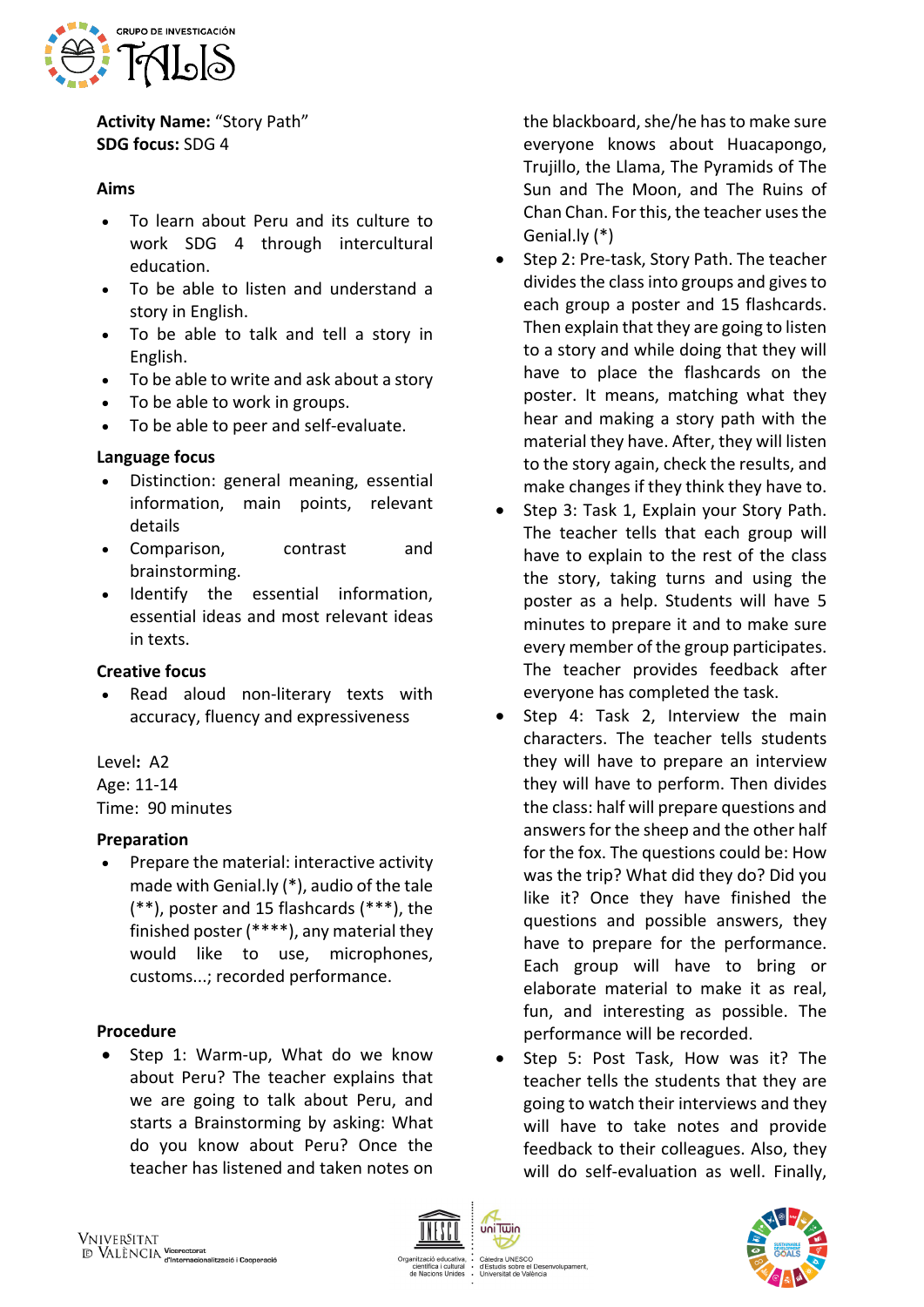

students will have to write down a selfreflection on what they think they could have done better, and their strengths on each one of the tasks developed.

### **Follow-up**

- If it has not been done in a previous activity, write down some keywords about the relationship between this tale and SDG 4
- The teacher will use 2 rubrics to evaluate (\*\*\*\*\*):
- Group Work and Presentation
- Individual Evaluation. Fluency.

The rubrics have been created on the Website rubrics.

# **Additional resources**

(\*) Link-Genial.ly

https://www.genial.ly/586a7b7d5fb78284e087 b1f7/lesson-plan-copy

What is Genial.ly? Is a tool that helps to create images, infographics, presentations, microsites, catalogues, CVs... and enrich them with interactive animation effects. Genial.ly is interactive, animated, and free.



(\*\*\*) Flashcards



(\*\*\*\*) Finished poster





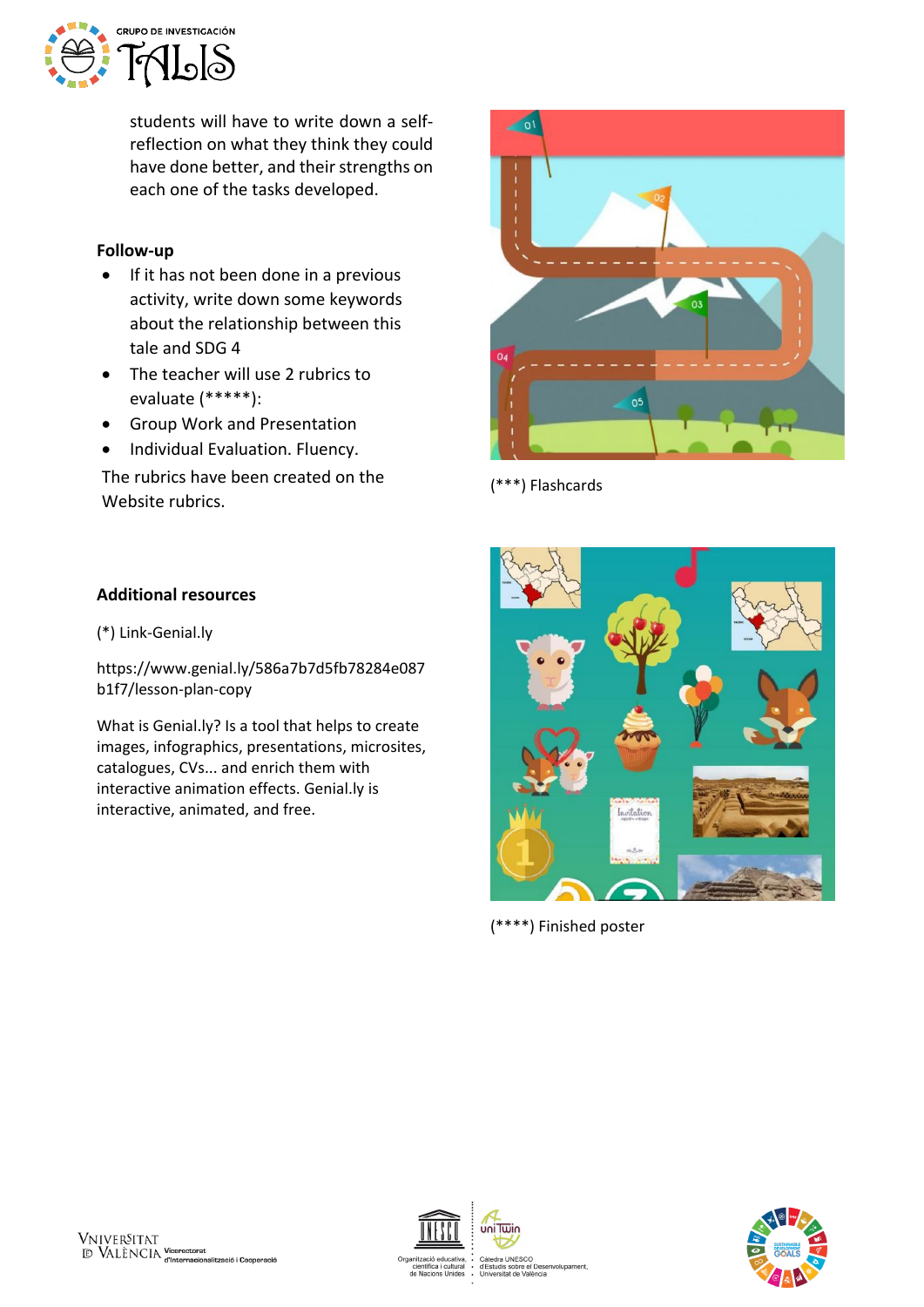



|                      | <b>Group Work</b>                                                                                                                       |                                                                                                                                                        | Personal Ry<br><b>Rubric</b>                                                                                                                                                  |
|----------------------|-----------------------------------------------------------------------------------------------------------------------------------------|--------------------------------------------------------------------------------------------------------------------------------------------------------|-------------------------------------------------------------------------------------------------------------------------------------------------------------------------------|
|                      | <b>Excellent</b><br>5 pts                                                                                                               | Good<br>3 <sub>pts</sub>                                                                                                                               | Poor<br>1 pts                                                                                                                                                                 |
| Preparation          | Excellent<br>Students were on task for                                                                                                  | Good<br>Students were on task for                                                                                                                      | Poor<br>Students were off task for                                                                                                                                            |
|                      | all of the planning time and<br>developed a well thought<br>out presentation.                                                           | most of the planning time<br>and developed a well<br>thought out presentation.                                                                         | the time of planning and<br>didn't develop a well<br>thought out presentation.                                                                                                |
| <b>Presentation</b>  | Excellent                                                                                                                               | Good                                                                                                                                                   | Poor                                                                                                                                                                          |
|                      | Students made a strong<br>connection to the subject<br>and the material during the<br>presentation and did so in<br>a believable manner | Students made a<br>connection to the subject<br>and material during the<br>presentation and did so in<br>a believable manner<br>somewhat demonstrated. | Students did not make a<br>connection to the subject<br>during the presentation or<br>the material was not<br>presented in a believable<br>manner.                            |
| Collaboration        | Excellent                                                                                                                               | Good                                                                                                                                                   | Poor                                                                                                                                                                          |
|                      | Group members were<br>active participants and<br>made effective use of class<br>time.                                                   | Group members were<br>distracting at times,<br>discussing non-topic<br>related information.                                                            | Members did not make<br>effective use of class time.<br>In absence of partner(s),<br>or in his/her presence, the<br>member did not fulfill<br>group obligation or do<br>work. |
| <b>Body Language</b> | Excellent                                                                                                                               | Good                                                                                                                                                   | Poor                                                                                                                                                                          |
|                      | Made excellent and even<br>eye contact with the<br>audience without fidgeting.<br>Expressions were natural<br>and exciting.             | Some eye contact, and a<br>small amount of fidgeting.<br>No facial expressions or<br>some distracting gestures.                                        | Minimal eye contact,<br>fidgeting excessively. No<br>facial expressions or many<br>distracting gestures.                                                                      |

Comments:

NFS I



(\*\*\*\*\*) Rubrics